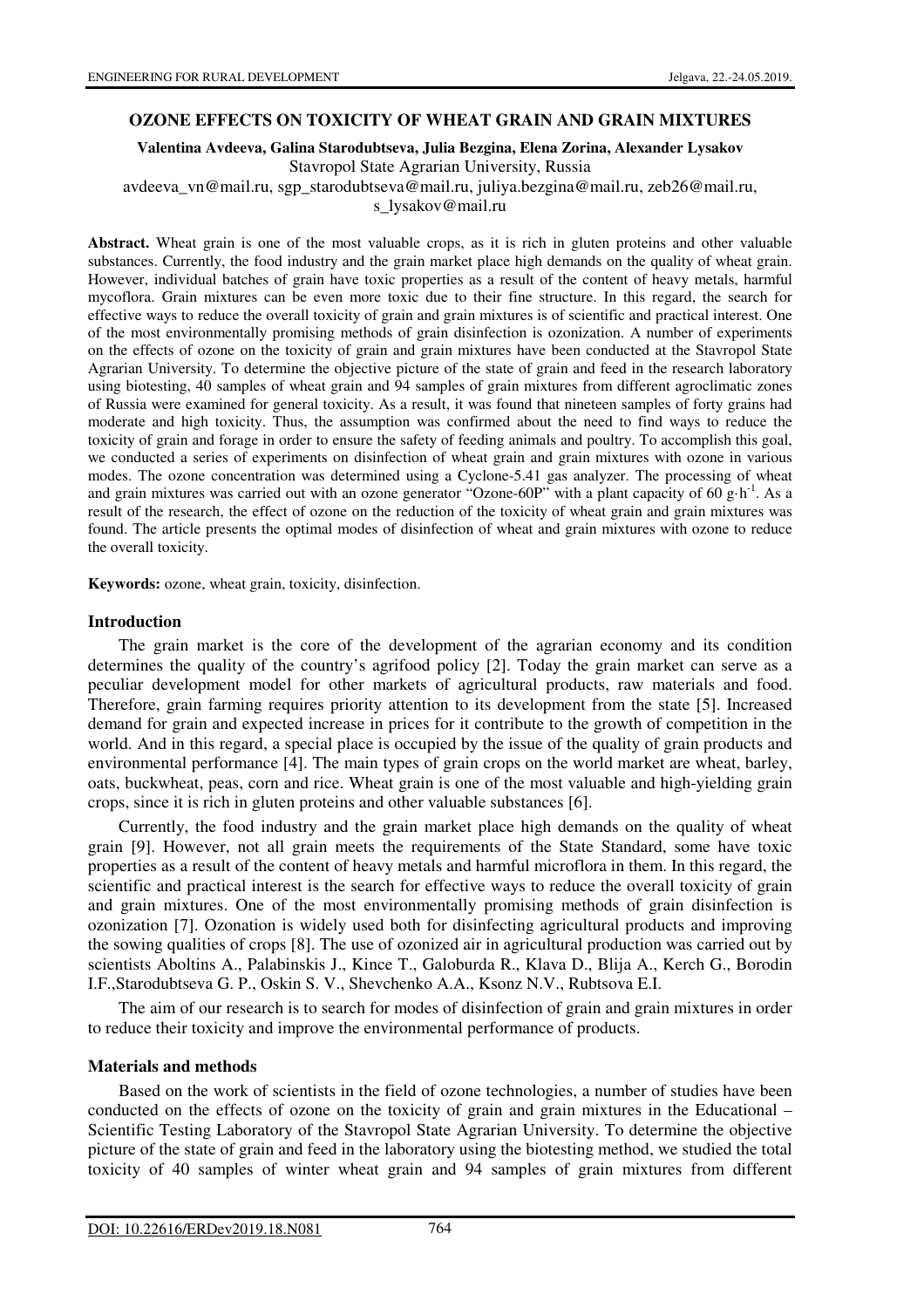agroclimatic zones of the country. This method is designed to determine the toxicity of samples of various water extracts by the reaction of ciliates using *Paramecium caudatum* (hereafter the ciliates) as the test object. The parameters of the behavioral response of ciliates were determined using the device "Biotester-2", shown in Fig. 1.



Fig. 1. **Toxicity tester, biotester-2 concentration meter** 

Quantitative assessment of the parameter of the test reaction, which characterizes the toxic effect, is made by calculating the ratio of the number of ciliates observed in the control and test samples, and is expressed as a dimensionless quantity – toxicity index (T): the index of permissible toxicity –  $0.00-$ 0.40; index of moderate toxicity  $-0.41$ -0.70; high toxicity index  $-0.71$  and higher.

As a result of the research, it was found that nineteen samples of grain from forty had moderate and high toxicity. Studies of grain mixtures led to the following results: 38 samples had permissible toxicity, 35 samples – moderate toxicity, 21 samples – high toxicity. Feed with high toxicity should not be used, as it causes poisoning of animals. It was undesirable to use feed with moderate toxicity.

Thus, the assumption was confirmed about the need to find ways to reduce the toxicity of grain and forage in order to ensure safety of feeding animals and poultry. To accomplish this goal, we conducted a series of experiments on disinfecting wheat and grain mixtures with ozonized air in various modes in the Educational – Scientific Testing Laboratory. Since the result of ozonation in the study of the effect of the ozone-air mixture on grain and feed is influenced by several factors, we have introduced the concept of "treatment dose" [3]. The dose of treatment is calculated by the formula

 $D = c \cdot t$ 

where  $D$  – treatment dose, g·s·m<sup>-3</sup>;  $c$  – ozone concentration, g·m<sup>-3</sup>;  $t$  – seed treatment time (exposure), s.

The concentration of ozone was determined using a gas analyzer "Cyclone-5.41".

The processing of wheat and grain mixtures was carried out with an industrial ozone generator "Ozone-60P" with a plant capacity of 60 g·h<sup>-1</sup>. Ozone dose control was carried out by increasing the exposure of grain processing. For the purity of the experiments, statistical data processing by the method of variance analysis was carried out for a two-factor PC experiment (D.A. Dospekhov, 1985) [2]. Factor A – ozone doses ranged from 2 g·s·m<sup>-3</sup> to 630.0 g·s·m<sup>-3</sup>. Factor B – exposure of the samples was one day. The samples were tested for general toxicity before and after ozone treatment. The experiments were carried out in six replicates.

# **Results and discussion**

Treatment of wheat with doses of up to 350 g·s·m<sup>-3</sup> did not lead to the desired result. Ozone – air treatment turned out to be more effective in the mode with a dose of ozone of 370.0 g·s·m-3. As a result of processing the wheat grain in the optimal mode  $(370.0 \text{ g} \cdot \text{s} \cdot \text{m}^3)$ , the grain toxicity index decreased by 26.0-28.0 units. Increasing the ozone dose to 630.0 g·s·m-3 did not contribute to a further significant decrease in the toxicity of the grain. The results of processing grain of wheat in the optimal modes are presented in Table 1.

In parallel with disinfection of wheat grain, research was carried out on the effect of the ozone air mixture on the toxicity of grain mixtures of various compositions. All samples of grain mixtures were exposed to ozone treatment on an "Ozone-60P"ozonizer. Ozone doses ranged from 2 g·s·m<sup>-3</sup> to  $630.0 \text{ g} \cdot \text{s} \cdot \text{m}^3$ . The samples were checked for general toxicity before ozone treatment and after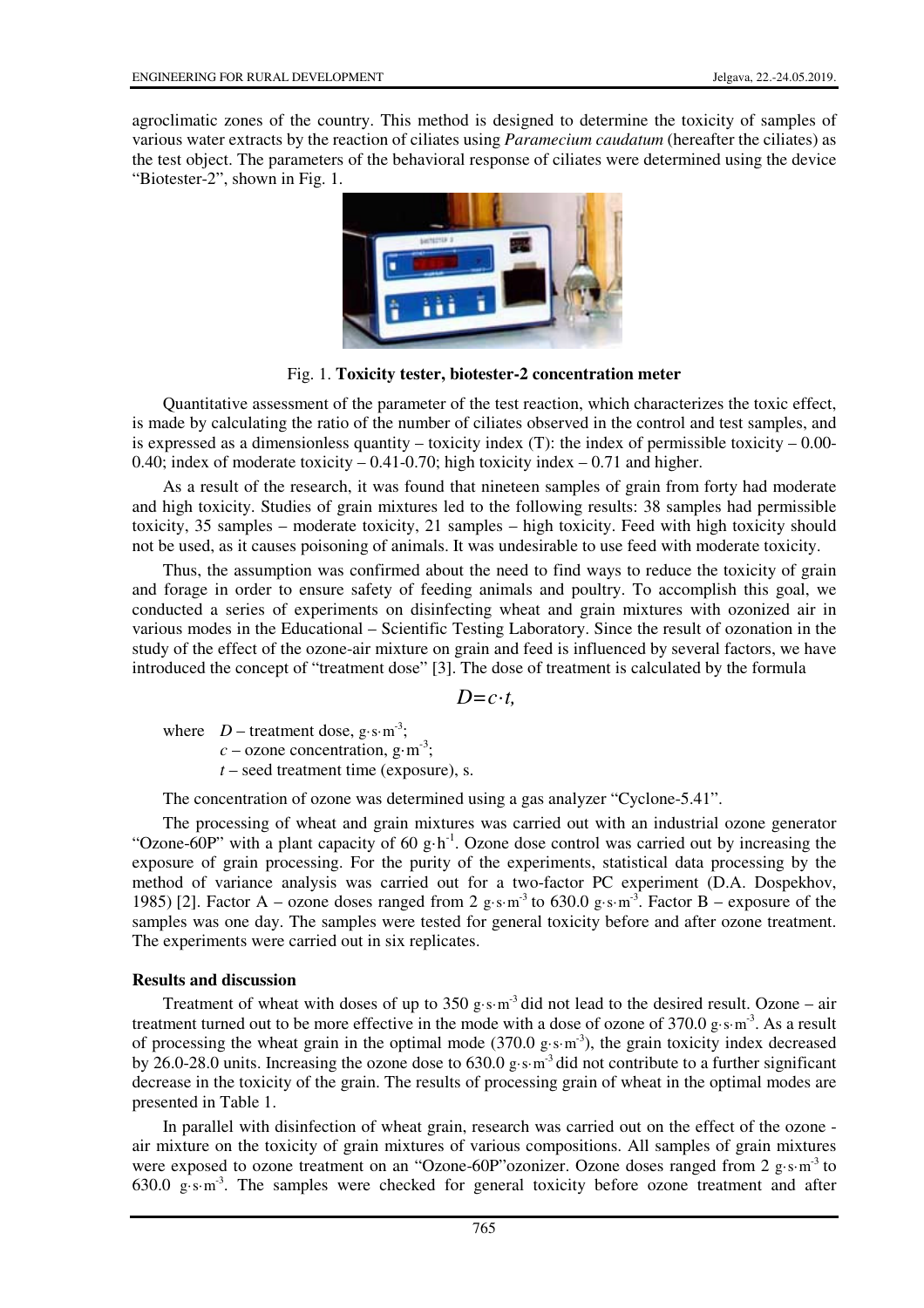disinfection. Doses of 370 and 630 g·s·m<sup>-3</sup> were effective. The results of processing of grain mixtures in optimal modes are presented in Table 2.

### Table 1

|             | Option         |          |                                                               |             |                                                 |             |  |  |  |
|-------------|----------------|----------|---------------------------------------------------------------|-------------|-------------------------------------------------|-------------|--|--|--|
|             | <b>Control</b> |          | Ozone dose<br>$370 \text{ g} \cdot \text{s} \cdot \text{m}^3$ |             | <b>Ozone</b> dose<br>630 $g\cdot s\cdot m^{-3}$ |             |  |  |  |
| Ne ofsample | ToxicityIndex  | Toxicity | ToxicityIndex                                                 | Toxicit     | ěX<br>ToxicityInd                               | Toxicity    |  |  |  |
|             | 0.66           | moderate | 0.31                                                          | permissible | 0.31                                            | permissible |  |  |  |
| 2           | 0.89           | high     | 0.72                                                          | moderate    | 0.72                                            | moderate    |  |  |  |
| 3           | 0.77           | high     | 0.49                                                          | moderate    | 0.48                                            | moderate    |  |  |  |
| 4           | 0.57           | moderate | 0.38                                                          | permissible | 0.37                                            | permissible |  |  |  |

Table 2

| Effect of ozone-air treatment of grain mixtures on the level of toxicity of studied samples |  |
|---------------------------------------------------------------------------------------------|--|
|---------------------------------------------------------------------------------------------|--|

| Ne ofsample                 | <b>Control</b>             |          | Ozone<br>dose $370 g·s·m-3$       |             | <b>Ozone</b> dose<br>$630 \text{ g} \cdot \text{s} \cdot \text{m}^3$ |             |
|-----------------------------|----------------------------|----------|-----------------------------------|-------------|----------------------------------------------------------------------|-------------|
|                             | $_{\rm index}$<br>Toxicity | Toxicity | $_{\rm Index}$<br><b>Toxicity</b> | Toxicity    | $\det$<br><b>Toxicity</b>                                            | Toxici      |
|                             | 0.90                       | high     | 0.61                              | moderate    | 0.61                                                                 | moderate    |
| $\mathcal{D}_{\mathcal{L}}$ | 0.48                       | moderate | 0.31                              | permissible | 0.31                                                                 | permissible |
| $\mathcal{R}$               | 0.92                       | high     | 0.63                              | moderate    | 0.63                                                                 | moderate    |

The table shows that disinfection of grain mixtures with an ozone dose of  $370$  g·s/m<sup>3</sup> allowed to significantly reduce toxicity and transfer the first and third samples from the high toxicity category to moderate toxicity, the second sample of the grain mixture from the moderate toxicity category turned into permissible toxicity. A further increase in the decontamination parameters did not reduce the toxicity of the samples.

# **Conclusions**

Thus, the laboratory experiments to study the effect of the ozone-air flow on reducing the toxicity of wheat and grain mixtures suggest that ozone treatment affects the reduction of toxicity of wheat grain and grain mixtures to varying degrees, depending on the processing dose of the studied material. To reduce the toxicity of grain and grain mixes, the optimal dose of ozone is  $376.0 \text{ g}\cdot\text{s/m}^3$ .

The toxicity of grain and grain mixtures largely depends on the number of infections and the ratio of pathogenic fungi. In order to destroy harmful mycobiota the Stavropol State Agrarian University has conducted long-term experiments to combat harmful fungi and is currently developing an integrated system for processing disinfection of grain crops.

# **References**

- [1] Авдеева В. Н. Применение экологических методов подавления патогенной микофлоры зерна озимой пшеницы при хранении (The use of ecological methods for suppression of pathogenic microflora of winter wheat grain during storage). Diss.cand.agr. sciences.V.N. Avdeeva. Stavropol, 2009. (In Russian).
- [2] Авдеева В. Н. Применение экологических методов тподавления патогенной микофлоры зерна озимой пшеницы при хранении (The use of ecological methods for suppression of